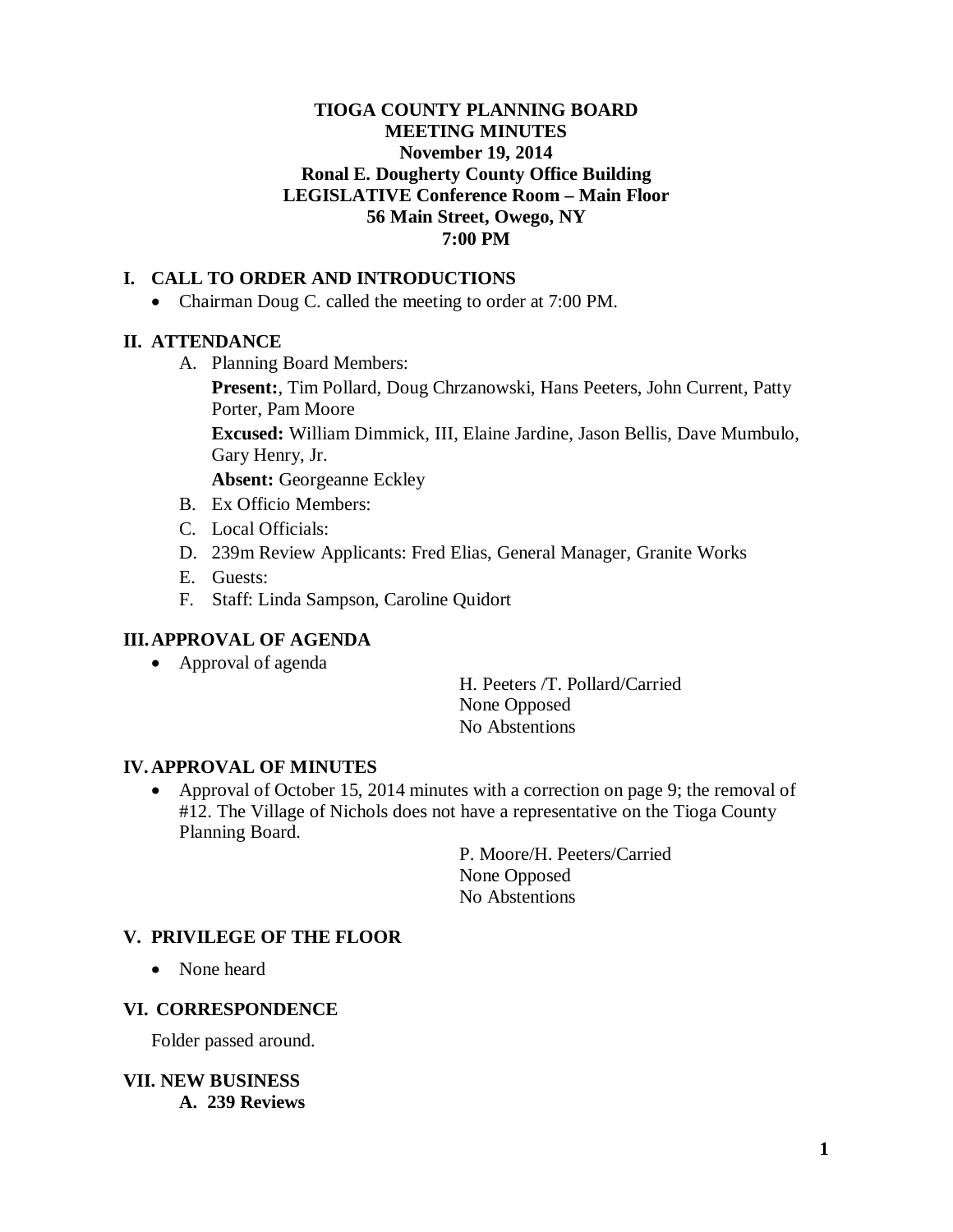#### **1. County Case 2014-023: Town of Barton, Site Plan Review, Granite Works**

The applicant is requesting a Site Plan approval to construct a 60' x 100' pole barn on their 3 acre property. The site is industrial in nature and currently used for a granite manufacturing business. The proposed structure is a pole barn with an attached loading dock for one vehicle. The proposed pole barn will be used to store the stone that is currently stored outside. There will be minimal ground disturbance, roughly the footprint of the proposed structure. The proposed structure will have electricity. No plans are proposed/provided indicating water or septic is planned. The applicant states that the runoff will be directed to a dry storm tank.

The neighborhood contains a mix of commercial, residential and industrial uses nearby.

The project site is with 500' of State Route 17C.

Staff Comments:

- The applicant's proposal to construct a 60' x 100' pole barn will have little if no impact from a planning perspective to the surrounding area.
- This project is scheduled to be reviewed by the NYS DOT Site Plan Review Committee on Thursday, November 20, 2014.

Staff recommends approval of the special use permit with the following conditions:

• That the applicant obtain all required state, county and local permits, licenses and registrations.

**Q: H. Peeters** – Why does this project have to go before the NYS DOT Site Plan Review Committee?

**A: C. Quidort** – Because it is within 500' of a State Route.

**Q: T. Pollard** – The run off going in the dry well, is that just from the gutters on the building or the grading of the area?

**A: J. Vandyke** - The land has been leveled, so the run off will be from the gutters.

**Q: Doug C.** - 20' is what they have for minimum set back? **A: C. Quidort** - Yes.

**Q: T. Pollard** - Looking at the diagram, the stone being stored outside will be inside now?

**A: F. Elias** – No, this is for new material. We have a commercial division; getting involved in commercial properties; hotels, apartment rentals and we are getting granite in from overseas in bulk crates. We started last year and they were sitting outside in the snow and ice. They are packed very tight so, when we tried to separate them they were breaking. This building is to keep weather off palletized granite from China that has been cut to size, so they don't freeze and break.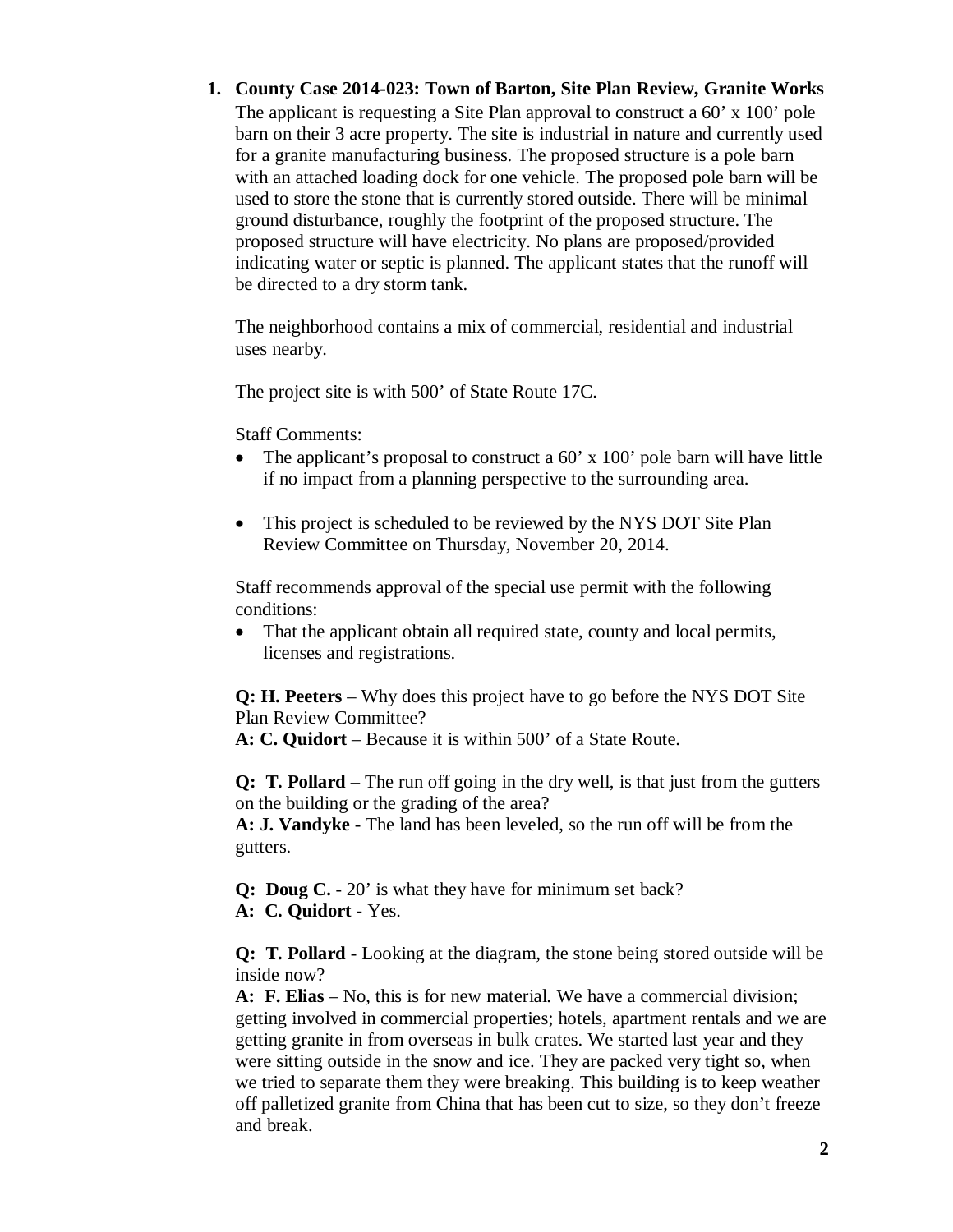**Q: P. Porter** - So this building is to keep the granite cleaner and free from breaking before installing it.

**A: F. Elias** – Yes, with 50-60 sheets of granite on a pallet and they freeze together, it is expensive to replace. The building keeps the pallets protected.

**Q: Doug C**. – Are the driveways black top, dirt or gravel? **A: F. Elias** – They are hard packed gravel.

#### **With no further discussion, motion to recommend approval of the site plan:**

|            | P. Porter/T. Pollack /Carried |
|------------|-------------------------------|
| Yes        | 6                             |
| No.        | 0                             |
| Abstention |                               |

#### **VIII. REPORTS**

- B. Local Bits and Pieces
	- **1. Town of Candor**  G. Henry
		- Not in attendance
	- **2. Town of Nichols**  P. Porter
		- The Planning Board of Nichols continues to talk about the trash and refuse ordinance. It has come back twice and it is being presented it again. Some people think it is too strict.
		- The drone project is on a back burner

Q: T. Pollard: When you say refuge are you referring to junk on properties? Example: junk yards? P. Porter: Yes. We have had a problem with one particular property. They kept saying there was no ordinance for miscellaneous car parts that are not in a whole vehicle. There are tires, engines, carburetors, various parts all over. There is an ordinance on the books in Town of Nichols under junk vehicles stating you can't have them in public view. They are trying to get a code/ ordinance to address this and are trying to work with this person to clean it up.

Q: P. Moore: Are they creating a new ordinance because of one person? P. Porter: No, there are a couple like this, but this is the worst. A code officer has been hired to work on this.

P. Porter asked L. Sampson if there is a TING Manual in the Economic Development & Planning Office. P. Porter is specifically looking for a reference to the Production Brine Law. L. Sampson will check on this.

- P Porter announced they have a new Planning Board member, Ken Snowden.
- **3. Town of Berkshire**  T. Pollard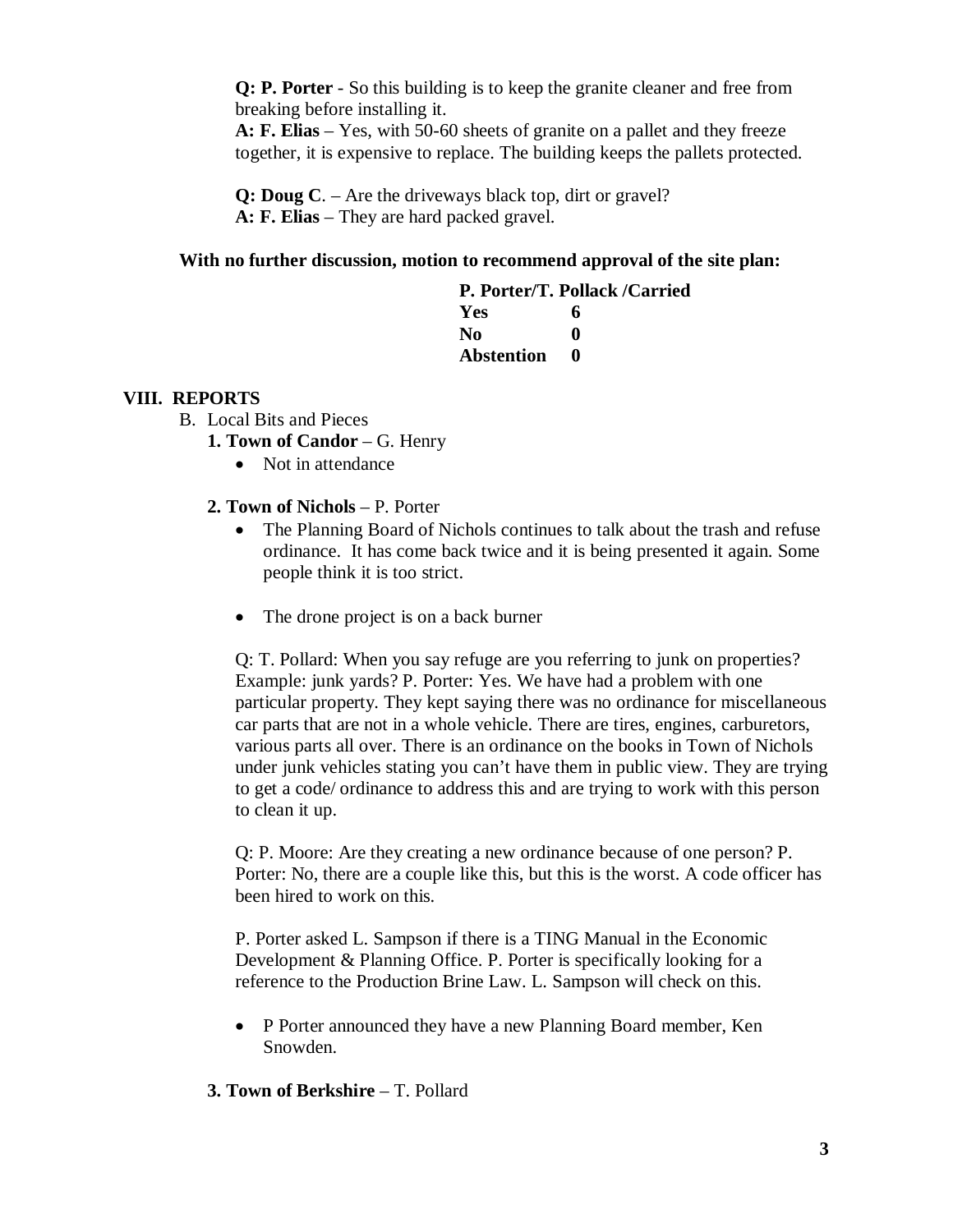- Town of Berkshire has been trying to clean up junk trailers for years. One in particular that has been problematic. A trailer was brought in on a property and was then sold to a Russian Immigrant Church; people from Ithaca bought the property and it is now their church. The trailer sat there for years because nobody could figure out who was responsible. You couldn't charge the property owner to dispose of the trailer because the church is tax exempt, so there's no way to tack it on the tax bill. Someone recently cleaned it up and took it for salvage rights and will work on the others in town. So there has been progress.
- T. Pollard also announced that their long time CEO, Joseph Ceurter, passed away recently.

Q: P. Moore – Looking at the 239 Site Review presented, it sounded like the Town of Barton has a Comprehensive Plan?

A: C. Quidort – Their ordinance says it has to comply with the plans, but C. Quidort believes they have a Master Plan.

Q: P. Moore – Is it possible to find out which municipalities in the County have a Comprehensive Plan or a Master Plan? T Pollard is also interested in this information. A: C. Quidort - Will provide this information.

### **4. Town of Tioga –** D. Chrzanowski

• Site Plan Review goes the first part of December, week of the  $8<sup>th</sup>$ . The  $9<sup>th</sup>$  is the Town Board Meeting. Hoping to close out at a public hearing

### **5. Village of Waverly** – W. Dimmick III

• Not in attendance

# **6. Village of Owego** – G. Eckley

• Not in attendance

### **7. Town of Newark Valley** – H. Peeters

• The Town of Newark Valley Board will be voting on the sign code at the next town meeting. The issue was that the sign code was not being enforced. The new code will comply with the town and state regulations.

### **8. Town of Richford** - vacant

### **9. Town of Owego** – J. Current

• No Report

### **10. Town of Barton** – D. Mumbulo

• Not in attendance

### **11. Spencer** – (N. Clark) - vacant

• Not in attendance

### B. **Staff Report**